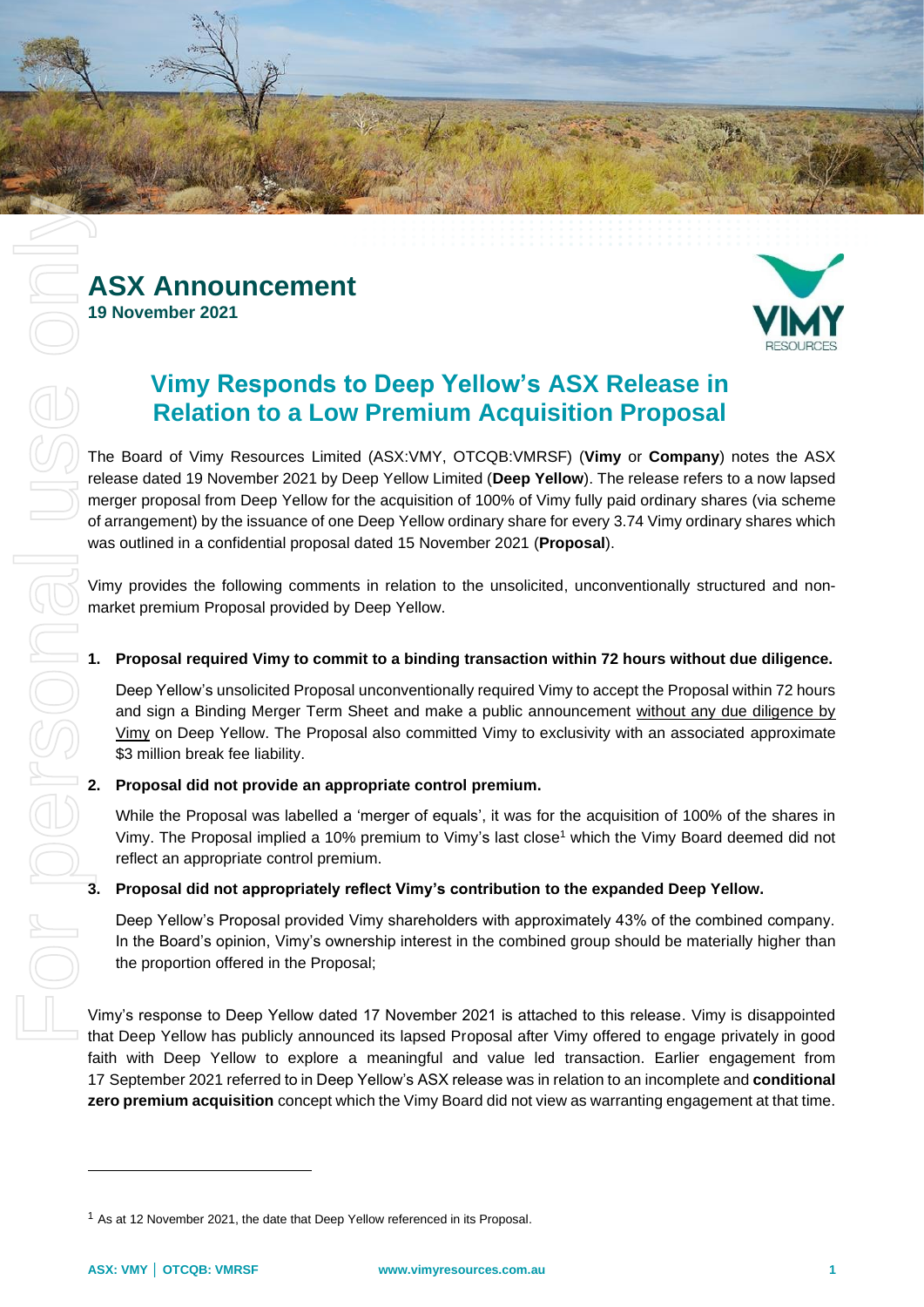

Vimy Chairperson, Cheryl Edwardes said:

*"The Vimy Board assessed the unconventionally structured proposal and found it deficient on many points. Expecting any Board to sign a binding merger term sheet within 72 hours of receipt with exclusivity and break fee liabilities without due diligence is unrealistic and uncommercial. The Vimy Board is committed to maximising value for our shareholders and are open to engaging with all parties in a professional and respectful manner, including Deep Yellow, under appropriate confidentiality arrangements to create a level playing field for all parties that have interest in a corporate transaction."*

Vimy will continue with its strategic review process announced to the ASX on 18 November 2021 to consider the value that may be achieved through potential corporate transactions with recognised industry participants as an alternative to advancing Mulga Rock on a 100% Vimy basis. Vimy has appointed Macquarie Capital Australia Limited as financial adviser and MinterEllison as legal adviser to assist the Board of Vimy with the Strategic Review Process.

Division Director, Macquarie Tel: +61 8 9389 2700 Tel: +61 8 9224 0647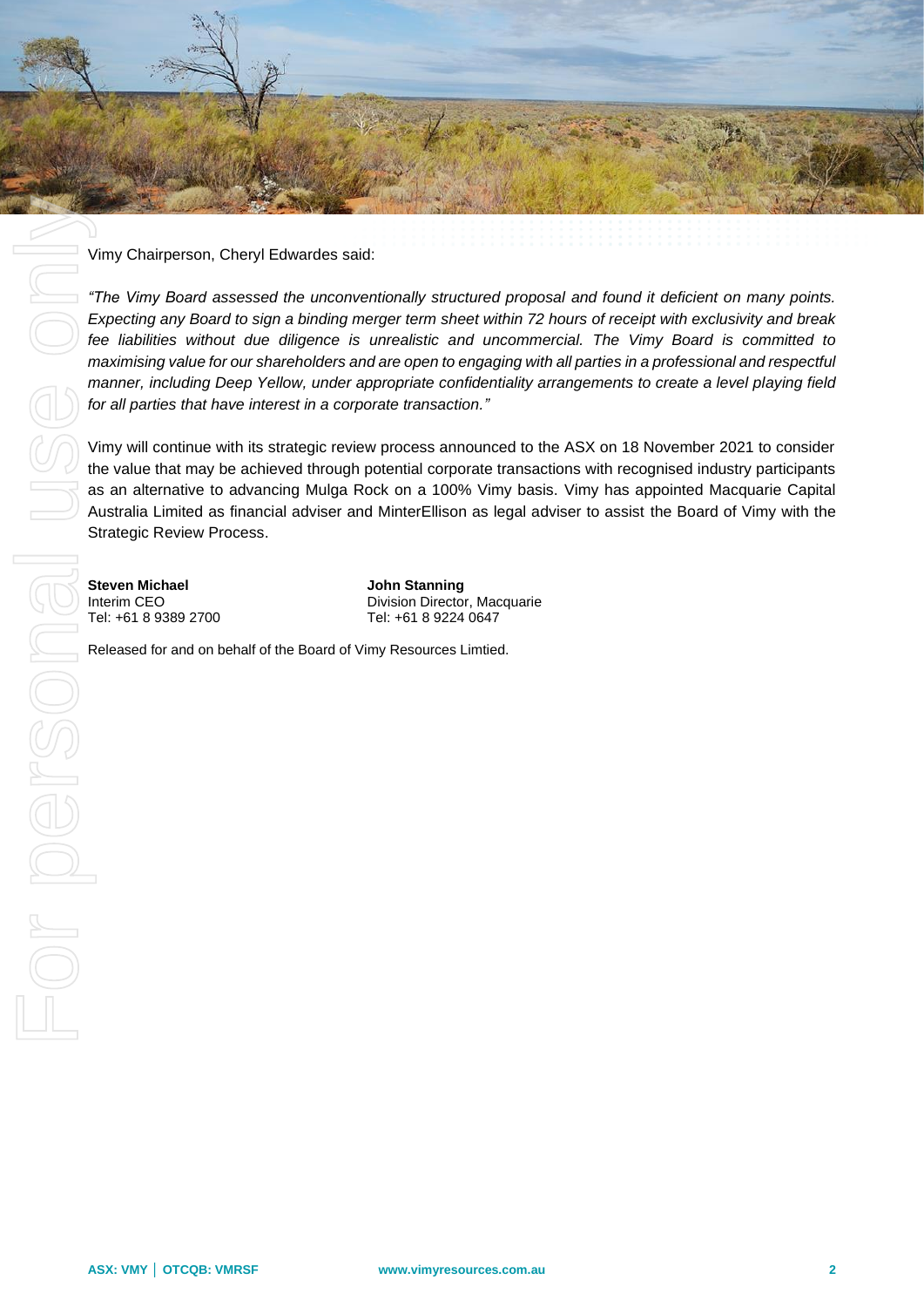# **About Vimy Resources**

**Vimy Resources Limited (ASX: VMY, OTCQB: VMRSF) is a Perth-based resource development company. Vimy's flagship project is the Mulga Rock Project (100%), one of Australia's largest undeveloped uranium resources, which is located 290km by road ENE of Kalgoorlie in the Great Victoria Desert of Western Australia.**

**Vimy also wholly owns and operates the largest granted uranium exploration package in the world-class Alligator River uranium district, located in the Northern Territory. Vimy is exploring for large high-grade uranium unconformity deposits identical to those found in the Athabasca Basin in Canada.**

**Vimy acknowledges the Traditional Custodians of the country on which we work and travel, throughout Australia, and respects their associated connections.**

#### **Directors and Management**

The Hon. Cheryl Edwardes AM *Non-Executive Chairman*

Wayne Bramwell *Non-Executive Director*

David Cornell *Non-Executive Director*

Dr Tony Chamberlain *Non-Executive Director*

Steven Michael *Interim Chief Executive Officer*

Paula Arthur *Manager Approvals and ESG*

Shannon Coates *Company Secretary*

Scott Hyman *Vice President Sales and Marketing*

Xavier Moreau *General Manager, Geology and Exploration*

Matthew Owen *Chief Financial Officer*

For a comprehensive view of information that has been lodged on the ASX online lodgement system and the Company website please visit **asx.com.au** and **vimyresources.com.au** respectively.

#### **Principal Place of Business**

First Floor 1209 Hay Street West Perth WA 6005

Postal Address: PO Box 23 West Perth WA 6872 T: +61 8 9389 2700 F: +61 8 9389 2722 E: info@vimyresources.com.au

ABN: 56 120 178 949

#### **Share Registry** Automic Group

**MULGA ROCH PROJECT** 

T: 1300 288 664 (within Australia)

**ALLIGATOR RIVER PROJECT** 

- +61 2 9698 5414 (outside Australia)
- W: investor.automic.com.au<br>E: hello@automicgroup.com
- hello@automicgroup.com.au



Vimy has adopted **Towards Sustainable Mining** ® an award-winning accountability framework which helps minerals companies evaluate, manage and communicate their sustainability performance. Adopting the independently verified system will reinforce Vimy's commitment to continuous improvement in safety, environmental and social governance (ESG).

# **Committed to:**



The amount of natural uranium produced from Mulga Rock  $(3.5M$ lbs pa  $U_3O_8$ ) if utilised in nuclear reactors which displaced coal-fired electricity would reduce carbon dioxide equivalent emissions by approximately

**64 million tonnes**



That is equivalent to **about 12%** of Australia's greenhouse gas emissions **and 70%** of Western Australia's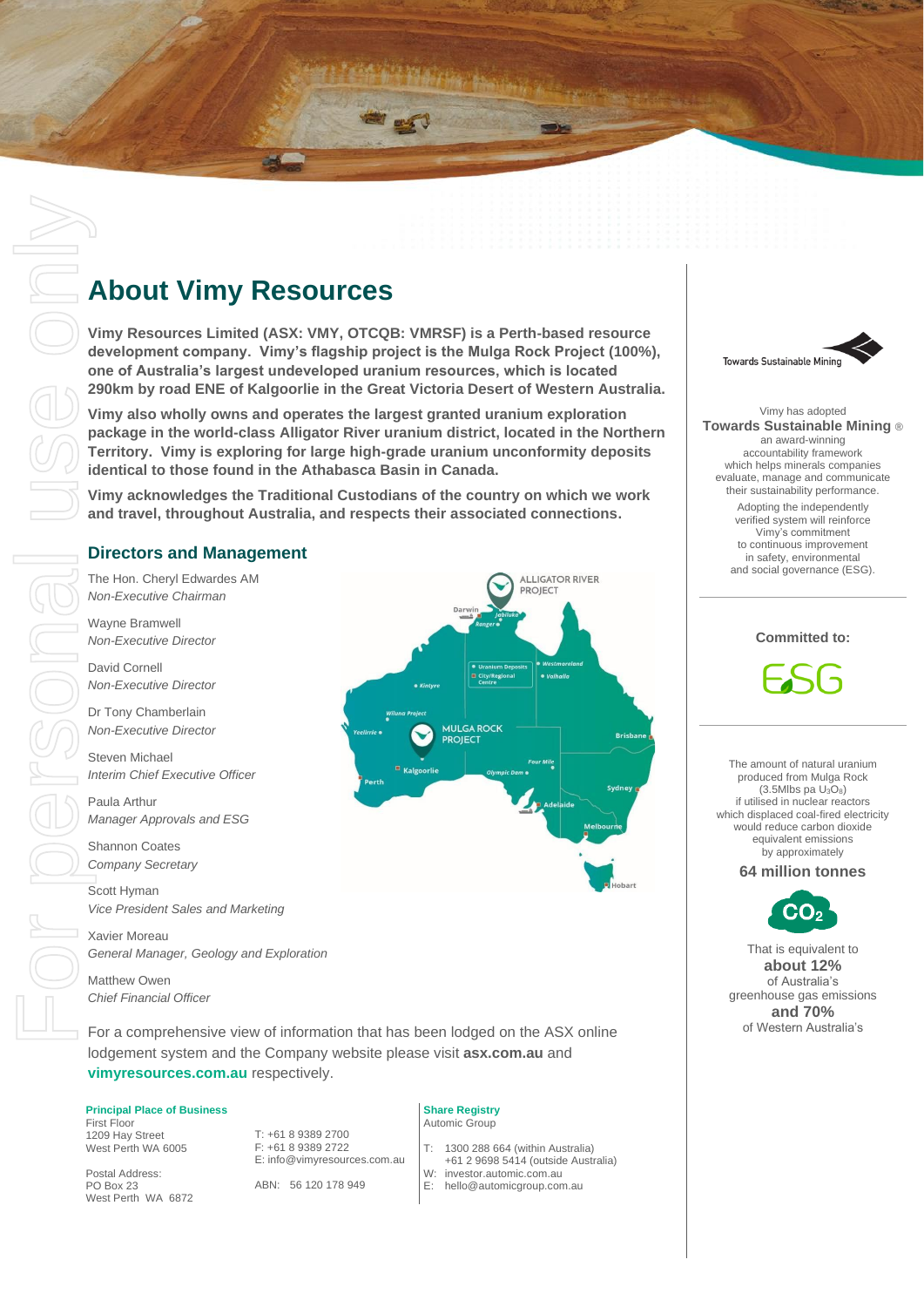

address Vimy Resources Limited **First Floor** 1209 Hay Street West Perth Western Australia 6005 PO Box 23 West Perth Western Australia 6872

17 November 2021

Deep Yellow Limited Unit 17, Spectrum Building 100 – 104 Railway Road Subiaco, Western Australia 6008 Australia

Attn: Mr John Borshoff

**Strictly Private and Confidential**

Dear John,

# **Deep Yellow's Binding Merger Term Sheet Proposal**

## **1. Proposal**

Thank you for your letter dated 15 November 2021 and accompanying proposed binding term sheet (**Proposal**) in relation to a potential merger via scheme of arrangement for the acquisition of 100% of Vimy Resources Limited (**Vimy**) fully paid ordinary shares by the issuance of one Deep Yellow Limited (**Deep Yellow**) ordinary share for every 3.74 Vimy ordinary shares.

This proposed merger ratio represents a 10% premium to Vimy's last close on 12 November 2021 (per the date used in the Proposal), with the proposal that Vimy shareholders would receive circa 42.5% of the merged company.

# **2. Strategic Decision**

As you know from our recent discussions, Vimy's Board and the management team are committed to maximising value for our shareholders. As part of this process, Vimy has appointed Macquarie Capital Australia Limited (**Macquarie**) to act as its financial adviser and MinterEllison as legal adviser to assist the Board of Vimy to assess various strategic options available to Vimy, including but not limited to corporate alternatives to a 100% Vimy development of its Mulga Rock Uranium Project (**Mulga Rock**). long for May and the Host of Scheme Implementation Deed Within 15 days of signing the Binding Merger Term Sheet Proposal<br>
Math Michael Merger Term Sheet Proposal<br>
Math Michael Merger Term Sheet Proposal<br>
Math Michael Merge

# **3. Structure of Proposal**

The nature of Deep Yellow's Proposal is relatively unique, and we have not seen this type of structure proposed for public market ASX merger transactions, ie. you have provided Vimy with 72 hours to respond to Deep Yellow's Proposal and sign a Binding Merger Term Sheet which would be publicly announced and commit both parties to exclusivity with associated break fees.

This proposal is executed and binding prior to any due diligence being undertaken by Vimy on Deep Yellow and vice versa. Following the public announcement, the Proposal contemplates the parties having a 10-day period to conduct all necessary mutual due diligence before using reasonable endeavours to enter a more detailed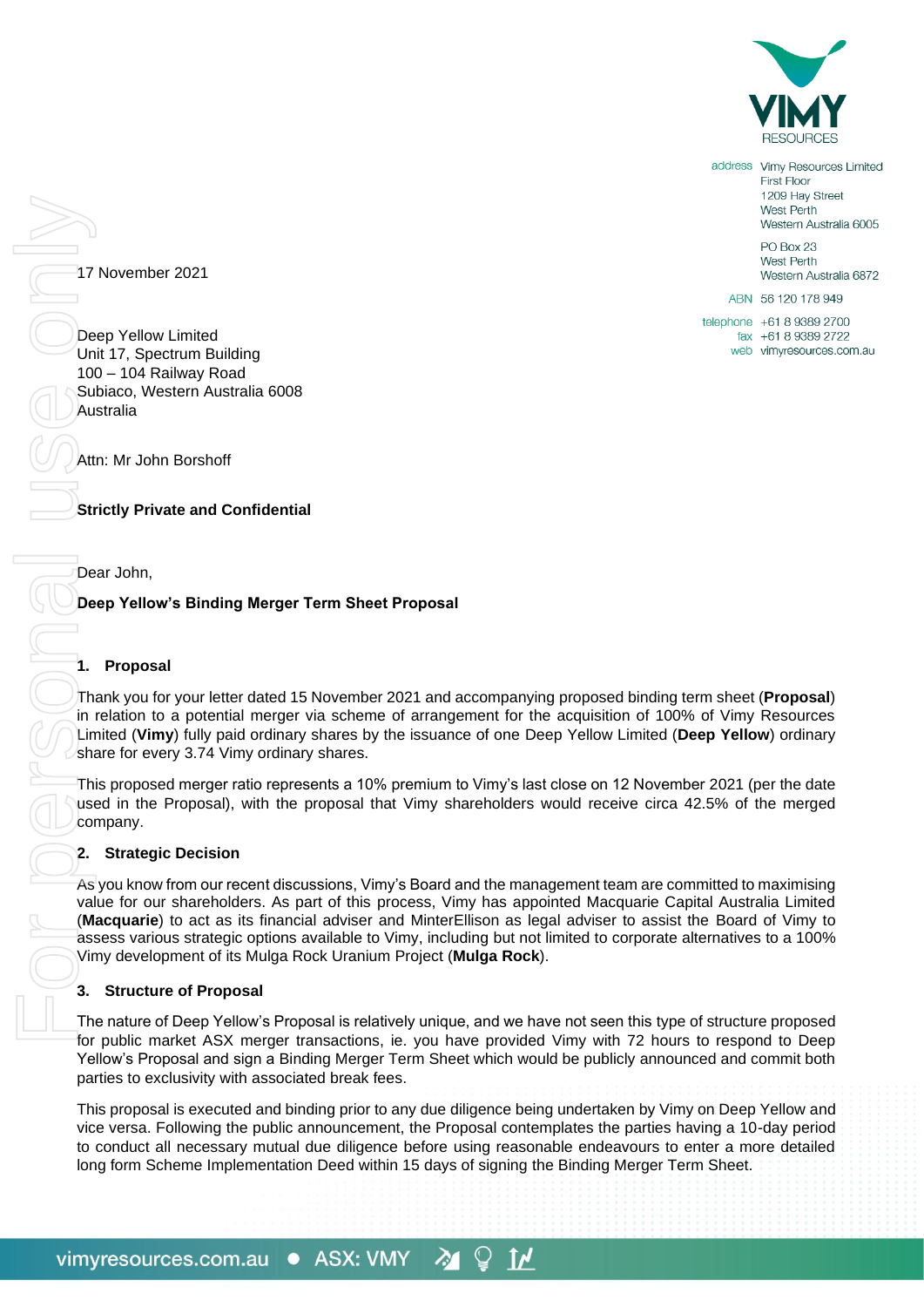

**2**

# **4. Our Position**

The Board of Vimy, with the assistance of its advisers, has carefully considered the Proposal and provides the following feedback:

• **Structure:** The accelerated timeline (requiring Vimy to commit to the Binding Merger Term Sheet publicly within 72 hours prior to completing due diligence on Deep Yellow) does not provide the Vimy Board appropriate time to make a fully informed assessment of the Proposal, including whether the transaction is in the best interests of all its shareholders. Given the proposed Scheme of Arrangement structure, the Vimy Board will also need to form a view that an appropriate Independent Expert will endorse the Proposal;

• **Offer Premium:** While we note that the Proposal is framed as a 'merger of equals', it is ultimately for the acquisition of 100% of the shares in Vimy. In regards to current merger and acquisition metrics in Australia, the implied 10% premium to last close does not reflect the value of benefits that current Deep Yellow shareholders would secure through effective control of the combined entity and may have an impact on the Independent Expert's opinion;

• **Underlying Value and Merger Split:** The Vimy Board is focused on assessing the underlying value of the Proposal relative to the standalone value of Vimy. Based on current definitive feasibility study metrics adjusted for the macroeconomic assumptions disclosed by Deep Yellow (so that the projects are on a like-for-like basis), the NPV which Vimy contributes to a merged group appears to be substantially higher than the proforma ownership 43% interest being offered to Vimy shareholders in the Proposal;

• **Timing of the Proposal:** Vimy is continuing to progress Mulga Rock. It has commenced its Early Works Program following approval of the Mining Proposal, Project Management Plan and Conditional Environment Management Plans, moving toward achieving Substantial Commencement within the next few weeks. This process is the prime focus of Vimy's executive team and achieving this milestone is likely to see a material re-rating of Vimy in the market. As such and with a view to not distracting our team at this critical time, the timetable proposed by Deep Yellow is unachievable;

• **Exclusivity:** The Vimy Board does not consider exclusivity to be in the best interests of Vimy shareholders at this juncture as the broader market interest in Vimy and Mulga Rock is very high.

## **5. Moving Forward**

For the reasons above, the Vimy Board thanks Deep Yellow for its interest and wishes to continue discussions with you on a non-exclusive basis as to structuring a proposal that reflects the true value of Vimy and the Mulga Rock Project.

To facilitate this Vimy will provide Deep Yellow with access to confidential due diligence information on Vimy once a standardised mutual confidentiality agreement (replacing the existing confidentiality agreement) is in place.

## **6. Due Diligence and Adviser Engagement**

Vimy's Board is comfortable with accepting Deep Yellow's suggestion that Macquarie liaise with Houlihan Lokey to better understand the synergies that Deep Yellow believes the merger will unlock

Once the value proposition is clearly defined Vimy will also request time and access to due diligence information on Deep Yellow to enable the Vimy Board to effectively quantify the risk versus return proposition that a merger

 $\mathbf{M}$